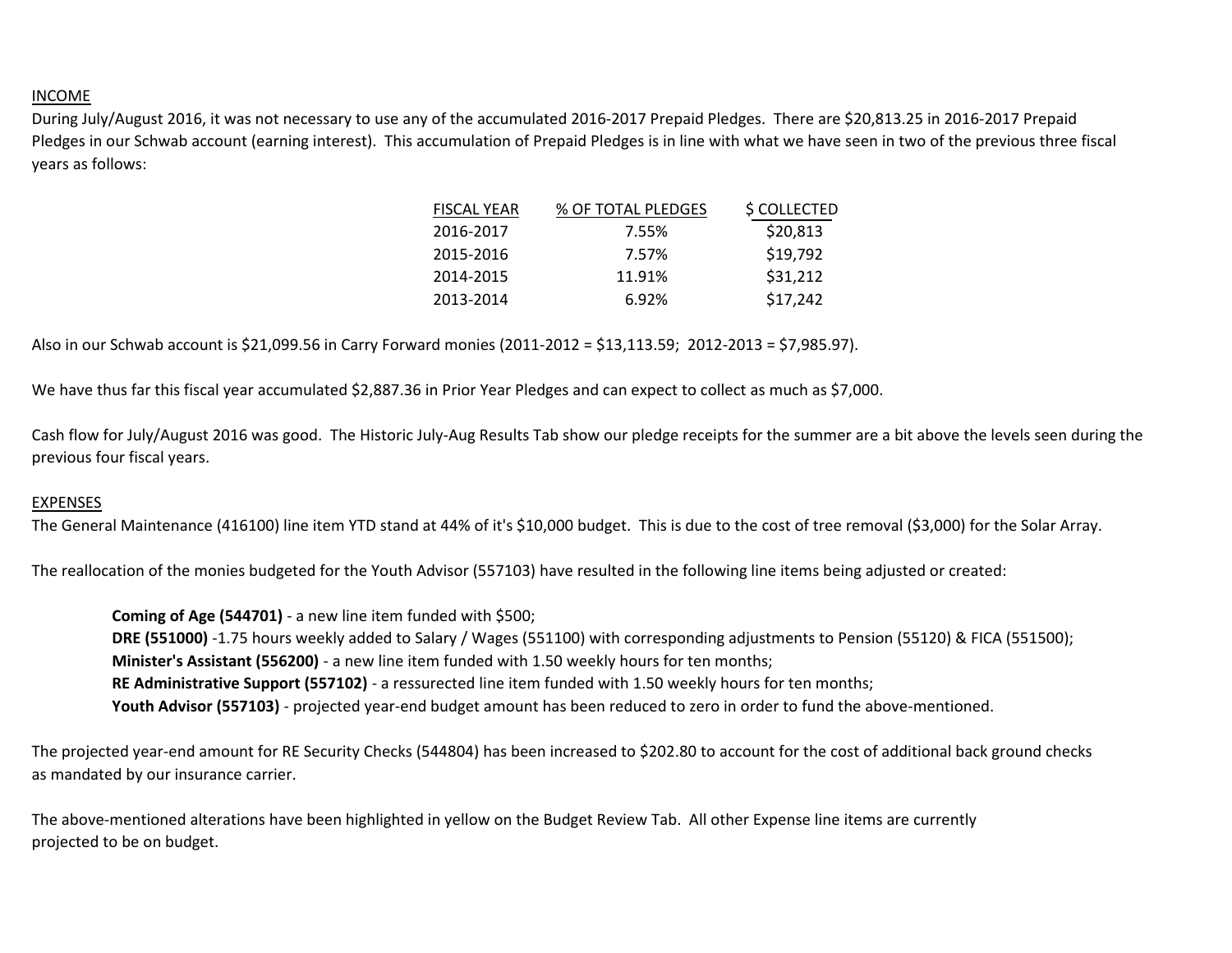## OVERALL

The protocol has been for the Current Fiscal Year Pledge (417100) line item to reflect 95% of the total amount of pledges received for a fiscal year. The approved budget for FY 2016-2017 reflects \$273,000 for the Current Fiscal Year Pledge (417100) line item. This represents 99.13% of the \$275,385 in pledges received for fiscal 2016-2017.

Carry Forward monies from the oldest FY will be used first. As the Budget is reviewed dring the fiscal year, rather than show a projected surplus, the amount of Prior Year Carry Forwards (414000) will be lowered. A projected deficit will still be noted as a deficit, with no addition to Prior Year Carry Forward (414000), unless mandated by the Finance Sub-Council and Board. The Prior Year Carry Forward (414000) line item will continue to be highlighted in orange.

Utilizing the above protocol, the July-August 2016 Budget Review projects a surplusof \$3.29.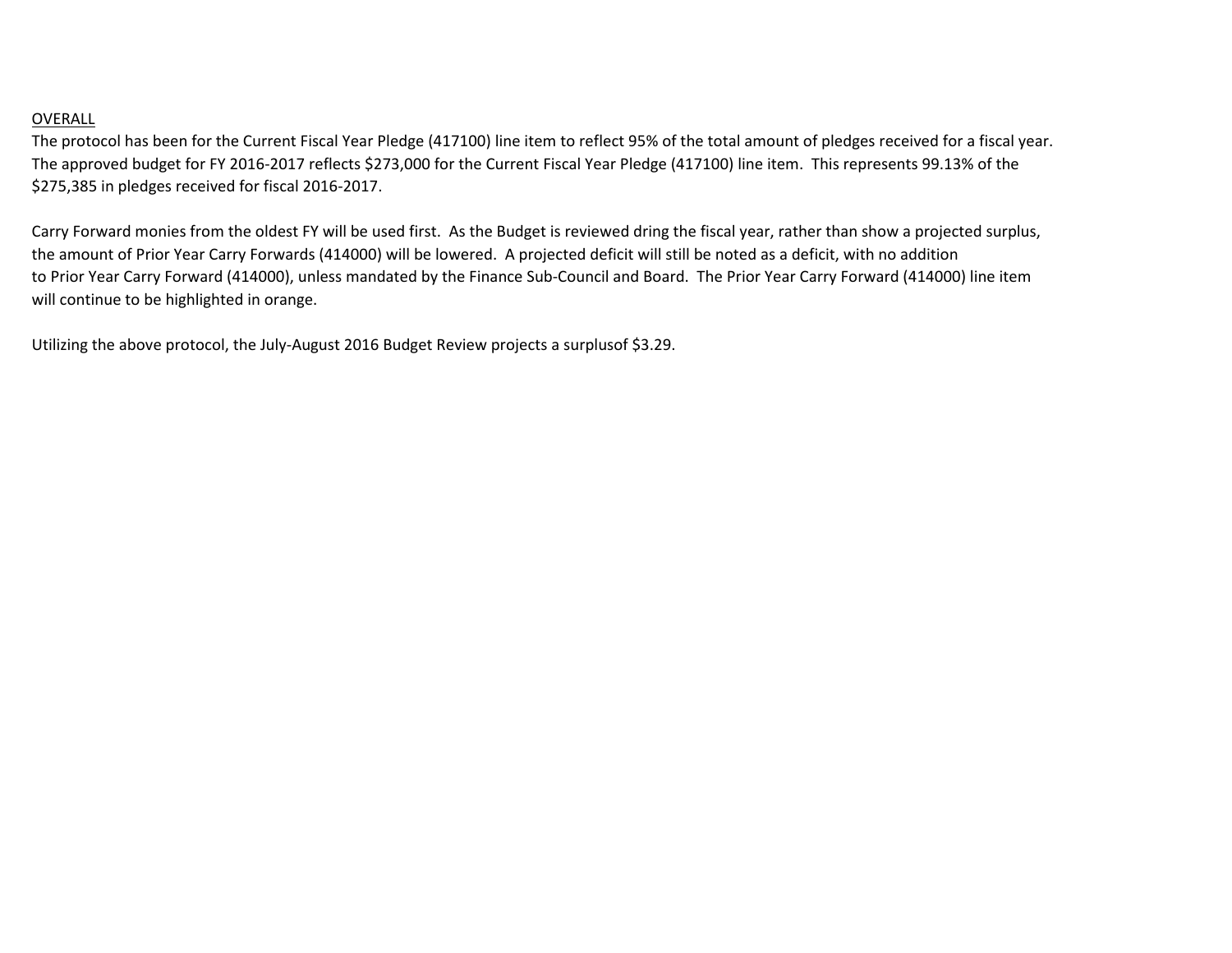|                                            | <b>Yr-End Acutal</b> | <b>Approved Budget</b> | Actual     | <b>Budget Review</b> |
|--------------------------------------------|----------------------|------------------------|------------|----------------------|
|                                            | 2015-2016            | $2016 - 2017$          | 08.31.2016 | 08.31.2016           |
| <b>Ordinary Income/Expense</b>             |                      |                        |            |                      |
| <b>Budgeted Income</b>                     |                      |                        |            |                      |
| 410000 · Administration                    |                      |                        |            |                      |
| 411000 · Endowment                         |                      |                        |            |                      |
| 411100 - Capital Clearing Account          |                      |                        |            |                      |
| 411200 · Operations                        |                      |                        |            |                      |
| 411201 - Monthly Distribution              | 39,364.08            | 39,217.92              | 6,536.32   | 39,217.92            |
| 411202 - Loan Repay UUMSB - Principal      | 1,735.07             | 1,726.12               | 282.33     | 1,726.12             |
| 411203 - Loan Repay UUMSB - Interest       | 1,900.81             | 2,055.96               | 351.97     | 2,055.96             |
| 411204 - Special Endowment Funds Income    |                      |                        |            |                      |
| <b>Total 411200 - Operations</b>           | 42,999.96            | 43,000.00              | 7,170.62   | 43,000.00            |
| 411300 - ZREC                              |                      | 3,000.00               |            | 1,500.00             |
| 411400 - Building & Grounds Small Projects |                      |                        |            |                      |
| Total 411000 · Endowment                   | 42,999.96            | 46,000.00              | 7,170.62   | 44,500.00            |
| 412000 - Fundraising                       |                      |                        |            |                      |
| 412100 - Matching Grant                    | 14,024.00            | 15,000.00              | 15,798.00  | 15,798.00            |
| 412101 - Fundraising - Other               | 9,287.98             | 15,000.00              |            | 15,000.00            |
| <b>Total 412000 - Fundraising</b>          | 23,311.98            | 30,000.00              | 15,798.00  | 30,798.00            |
| 413000 · Holiday Letter                    |                      |                        |            |                      |
| 414000 - Prior Years' Carry Over           | 2,710.78             | 5,250.00               | $\omega$   | 3,425.00             |
| 415000 - Memorial Contributions            | 535.00               |                        |            |                      |
| 416000 · Rental Contributions              | 13,049.00            | 14,000.00              | 1,715.00   | 14,000.00            |
| 417000 · Stewardship                       |                      |                        |            |                      |
| 417100 · Current Fiscal Year Pledge        | 260,651.10           | 273,000.00             | 57,002.53  | 273,000.00           |
| 417200 · Prior Fiscal Year Pledge          | 3,848.23             | 4,000.00               | 2,887.36   | 7,000.00             |
| Total 417000 · Stewardship                 | 264,499.33           | 277,000.00             | 59,889.89  | 280,000.00           |
| 418000 · Sunday Contributions              | 5,384.32             | 6,000.00               | 941.63     | 6,000.00             |
| Total 410000 · Administration              | 352,490.37           | 378,250.00             | 85,515.14  | 378,723.00           |
| 420000 · Community Within                  |                      |                        |            |                      |
| 421000 · Festival of the Season            | 1,482.00             |                        |            |                      |
| 422000 - Used Book Sales                   | 675.48               |                        | 72.96      | 72.96                |
| 423000 · Performing Arts                   | 4,456.00             |                        |            |                      |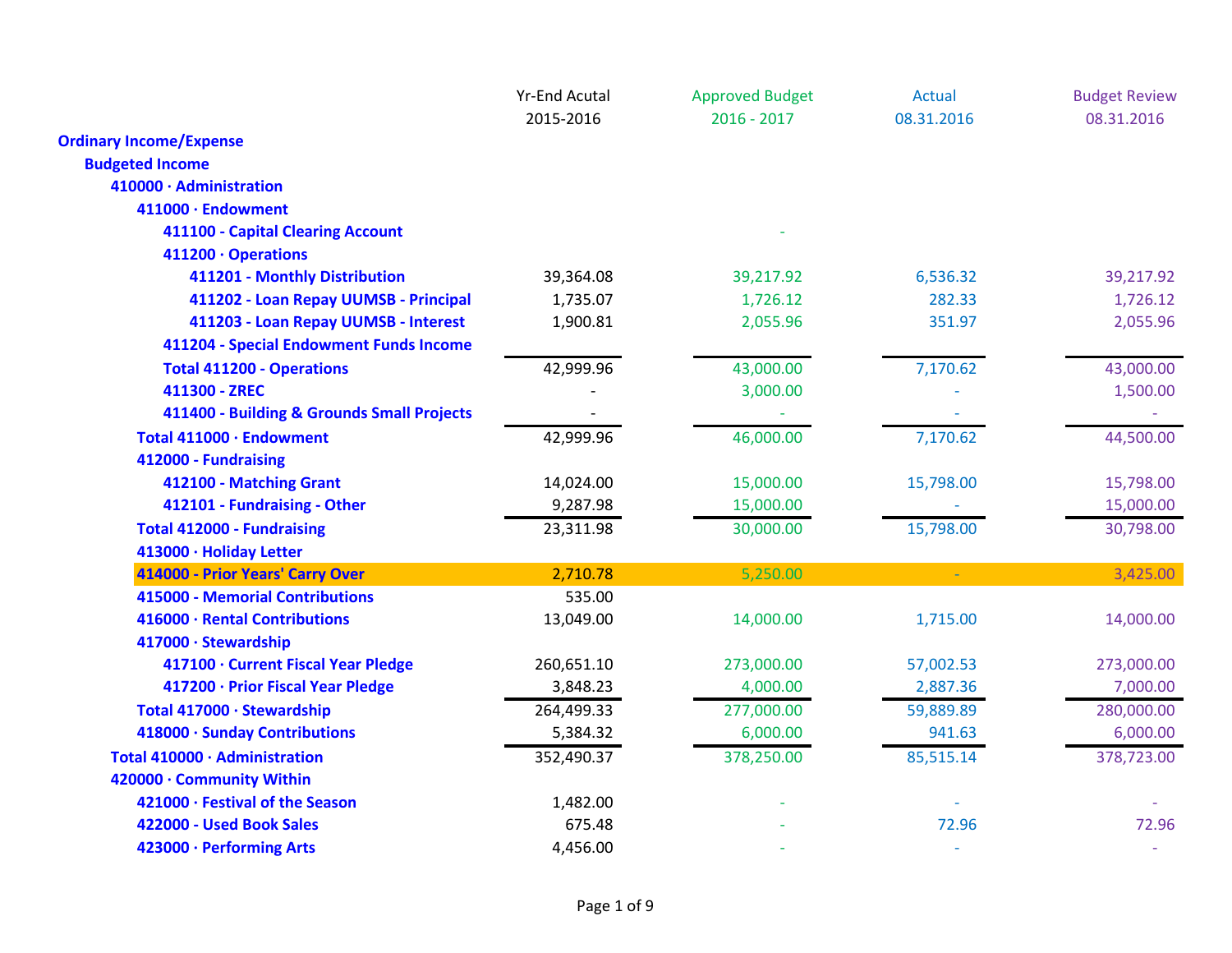|                                               | <b>Yr-End Acutal</b> | <b>Approved Budget</b> | <b>Actual</b>            | <b>Budget Review</b> |
|-----------------------------------------------|----------------------|------------------------|--------------------------|----------------------|
|                                               | 2015-2016            | $2016 - 2017$          | 08.31.2016               | 08.31.2016           |
| 424000 · Caring Network                       |                      |                        |                          |                      |
| 424100 - Memorial Receptions                  | 300.00               | 200.00                 |                          | 200.00               |
| 426000 - Circle of Caring                     |                      |                        |                          |                      |
| 427000 - Membership                           | 341.33               |                        |                          |                      |
| 428000 - Adult Programs                       | 13,442.50            | 5,200.00               | 949.00                   | 5,200.00             |
| 429001 - Fellowship Hour Donations            | 123.40               | 100.00                 | 15.59                    | 100.00               |
| Total 420000 · Community Within               | 20,820.71            | 5,500.00               | 1,037.55                 | 5,572.96             |
| 430000 · Social Justice                       |                      |                        |                          |                      |
| 434500 - Interweave                           |                      |                        |                          |                      |
| 434000 · SJ Miscellaneous Income              |                      |                        | 115.00                   |                      |
| 434800 - Green Sanctuary                      | 1,306.25             |                        | $\overline{\phantom{a}}$ |                      |
| Total 430000 · Social Justice                 | 1,306.25             |                        | 115.00                   |                      |
| 440000 · Spiritual Life                       |                      |                        |                          |                      |
| 441000 · Annual Retreat                       |                      |                        |                          |                      |
| 443000 · Flower Contributions                 | 23.50                |                        |                          |                      |
| 447000 · Religious Education                  |                      |                        |                          |                      |
| 447100 · Soup Making                          | 679.27               | 300.00                 |                          | 300.00               |
| 447500 · Ski Trip                             |                      |                        |                          |                      |
| Total 447000 · Religious Education            | 679.27               | 300.00                 |                          | 300.00               |
| 448000 · Miscellaneous - Spiritual Life       |                      |                        |                          |                      |
| 448100 · Recording Donations                  |                      |                        |                          |                      |
| 448300 · Volunteer Recognition                |                      |                        |                          |                      |
| 448000 - Miscellaneous                        |                      |                        |                          |                      |
| 449000 - Music Program Fundraising            | 3,365.00             | 3,000.00               |                          | 3,000.00             |
| Total 448000 · Miscellaneous - Spiritual Life | 3,365.00             | 3,000.00               |                          | 3,000.00             |
| Total 440000 · Spiritual Life                 | 4,067.77             | 3,300.00               |                          | 3,300.00             |
| 450000 - Other Income                         | 857.00               |                        |                          |                      |
| <b>Total Budgeted Income</b>                  | 379,542.10           | 387,050.00             | 86,667.69                | 387,595.96           |
| <b>Budgeted Expenses</b>                      |                      |                        |                          |                      |
| 510000 · Administration Expenses              |                      |                        |                          |                      |
| 512000 · UUA & District Payments              |                      |                        |                          |                      |
| 512001 · Clara Barton District                | 3,410.00             | 4,224.00               | 704.00                   | 4,224.00             |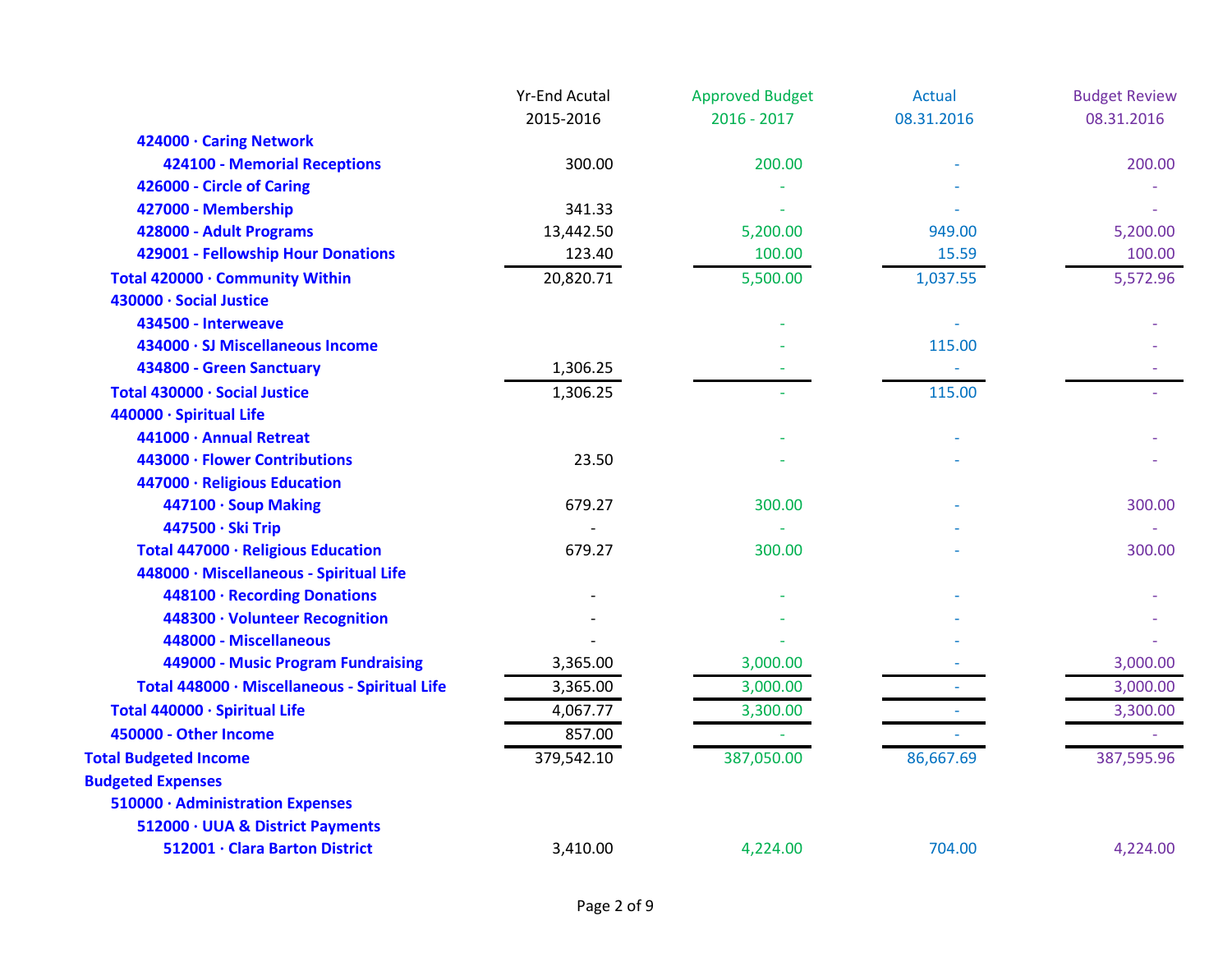|                                        | <b>Yr-End Acutal</b> | <b>Approved Budget</b> | <b>Actual</b> | <b>Budget Review</b> |
|----------------------------------------|----------------------|------------------------|---------------|----------------------|
|                                        | 2015-2016            | $2016 - 2017$          | 08.31.2016    | 08.31.2016           |
| 512002 · UUA Fair Share                | 9,300.00             | 11,520.00              | 1,920.00      | 11,520.00            |
| Total 512000 · UUA & District Payments | 12,710.00            | 15,744.00              | 2,624.00      | 15,744.00            |
| 515000 · Stewardship                   |                      |                        |               |                      |
| 515100 · Annual Canvass                | 23.50                |                        | 92.71         | 600.00               |
| 515200 · Credit Card Expense           | 1,227.88             | 1,225.00               | 246.58        | 1,225.00             |
| Total 528000 · Stewardship             | 1,251.38             | 1,225.00               | 339.29        | 1,825.00             |
| 516000 · Building & Grounds            |                      |                        |               |                      |
| 516100 · General Maintenance           | 15,032.98            | 10,000.00              | 4,406.12      | 10,000.00            |
| 516200 · Snow Removal                  | 4,790.00             | 6,600.00               |               | 6,600.00             |
| 516300 · Lawn Care                     | 6,000.00             | 5,560.00               | 600.00        | 5,560.00             |
| $516400 \cdot Water$                   | 3,809.66             | 4,000.00               | 2,987.16      | 4,000.00             |
| 516500 · Electric                      | 9,544.44             | 9,000.00               | 1,776.43      | 9,000.00             |
| 516600 · Natural Gas                   | 8,098.57             | 10,000.00              | 691.49        | 10,000.00            |
| 516700 - Memorial Garden               | 378.00               |                        |               |                      |
| 516800 - Small Projects                |                      |                        |               |                      |
| Total 516000 · Building & Grounds      | 47,653.65            | 45,160.00              | 10,461.20     | 45,160.00            |
| 517000 · Office                        |                      |                        |               |                      |
| 517100 · Equipment                     |                      |                        |               |                      |
| 517101 - Equipment Purchases           | 1,646.30             | 1,646.30               | 199.99        | 1,646.30             |
| 517102 · Equipment Rental              | 6,650.09             | 6,800.00               | 1,096.00      | 6,800.00             |
| 517103 - Computer Maint. Agreement     | 1,284.00             | 1,284.00               | 1,284.00      | 1,284.00             |
| Total 517100 · Equipment               | 9,580.39             | 9,730.30               | 2,579.99      | 9,730.30             |
| 517200 · Security                      | 15.00                |                        |               |                      |
| <b>517300 - Printing</b>               | 1,478.05             | 1,149.15               | 395.80        | 1,149.15             |
| 517400 · Postage                       | 767.00               | 1,000.00               | 64.40         | 1,000.00             |
| 517500 · Telephone                     | 2,866.14             | 2,400.00               | 1,059.37      | 2,400.00             |
| 517600 · Dues and Subscriptions        | 999.56               | 725.00                 | 300.54        | 725.00               |
| 517700 · Office Supplies               | 3,388.85             | 2,100.00               | 304.21        | 2,100.00             |
| 517800 · Service Contracts             |                      |                        |               |                      |
| 517900 · Service Charges               |                      |                        |               |                      |
| 517910 - Bank                          | 26.90                |                        |               |                      |
| 517920 · Credit Card Expense           | 279.30               | 250.00                 | 39.90         | 250.00               |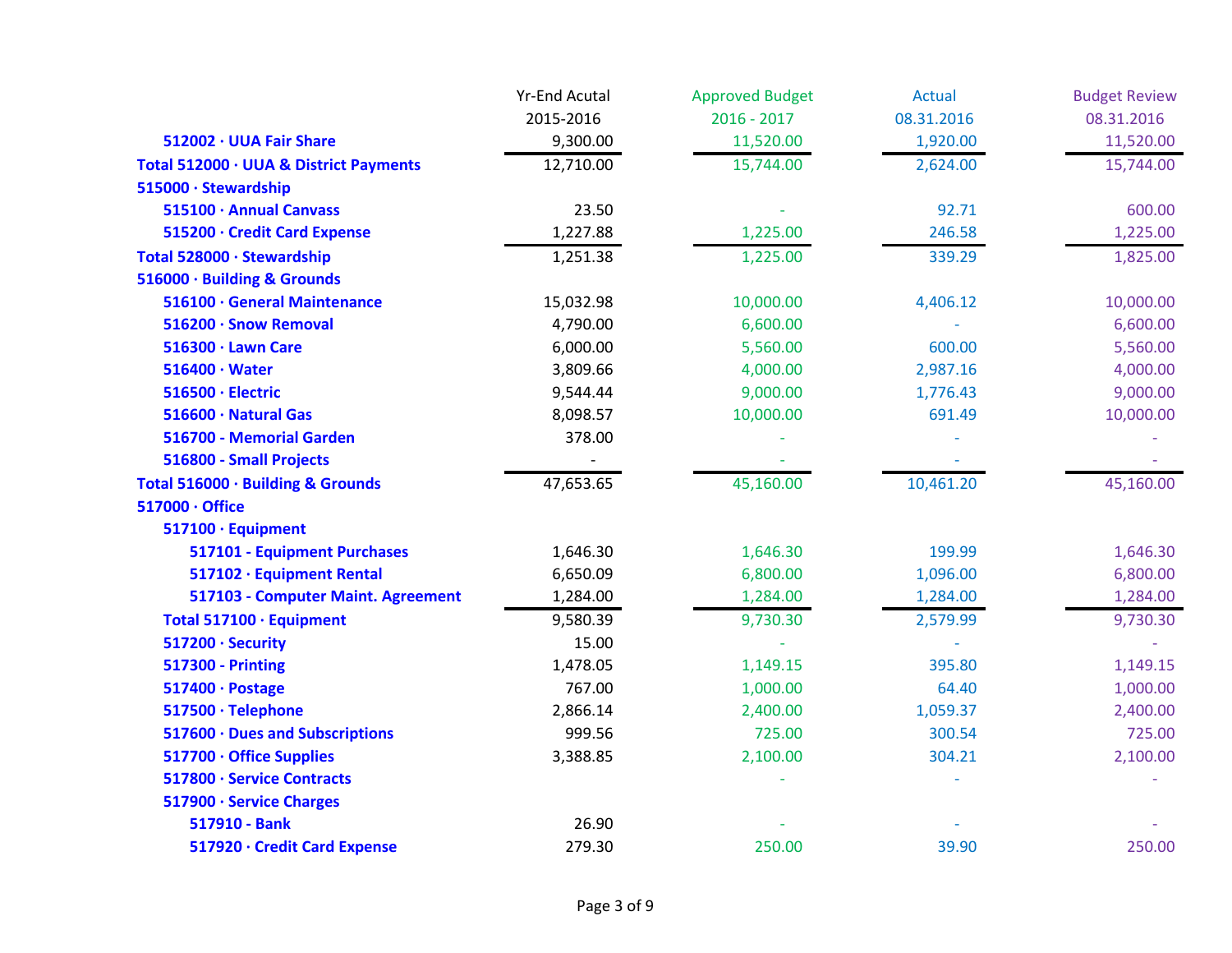|                                        | <b>Yr-End Acutal</b> | <b>Approved Budget</b> | <b>Actual</b> | <b>Budget Review</b> |
|----------------------------------------|----------------------|------------------------|---------------|----------------------|
|                                        | 2015-2016            | $2016 - 2017$          | 08.31.2016    | 08.31.2016           |
| 517930 - Payroll Expense               | 663.15               | 650.00                 | 83.10         | 650.00               |
| 517940 - Miscellaneous                 |                      |                        |               |                      |
| Total 517900 · Service Charges         | 969.35               | 900.00                 | 123.00        | 900.00               |
| Total 517000 · Office                  | 20,064.34            | 18,004.45              | 4,827.31      | 18,004.45            |
| 518000 · Insurance                     |                      |                        |               |                      |
| 518100 · Workers' Compensation         | 3,430.50             | 2,970.00               | 738.75        | 2,970.00             |
| 518200 · Liability Insurance           | 15,143.44            | 15,140.00              | 2,956.44      | 15,140.00            |
| 518300 · Umbrella                      | 700.00               | 700.00                 |               | 700.00               |
| Total 518000 · Insurance               | 19,273.94            | 18,810.00              | 3,695.19      | 18,810.00            |
| 519000 · Administration - Other        |                      |                        |               |                      |
| 519200 · Rental Expense                | 298.37               |                        | 120.00        | 120.00               |
| 519300 · General Assembly Expense      |                      |                        |               |                      |
| 519500 - Board Expense                 | 964.95               | 500.00                 |               | 500.00               |
| 519600 - Staff Development             | 393.40               | 500.00                 | 50.00         | 500.00               |
| <b>519700 - Archives</b>               |                      | 200.00                 | 133.82        | 200.00               |
| Total 519000 · Administration - Other  | 1,656.72             | 1,200.00               | 303.82        | 1,320.00             |
| Total 510000 · Administration Expenses | 102,610.03           | 100,143.45             | 22,250.81     | 100,863.45           |
| 520000 · Community Within Expenses     |                      |                        |               |                      |
| 521000 · Caring Network                |                      |                        |               |                      |
| 522000 · Communications                |                      |                        |               |                      |
| 522100 - Hard Copy Mailings            |                      | 1,500.00               |               | 1,500.00             |
| 522200 · Telephone Advertisement       |                      |                        |               |                      |
| 522300 - Web Page                      | 1,201.18             | 1,000.00               | 116.00        | 1,000.00             |
| 522400 · External Marketing            | 118.39               | 300.00                 |               | 300.00               |
| 522500 · Software Upgrades             |                      |                        |               |                      |
| Total 522000 · Communications          | 1,319.57             | 2,800.00               | 116.00        | 2,800.00             |
| 523000 - Performing Arts               | 226.69               |                        |               |                      |
| 523100 - Credit Card Expense           | 2.91                 |                        |               |                      |
| <b>Total 523000 - Performing Arts</b>  | 229.60               |                        |               |                      |
| 524000 · Festival of the Season        | 167.48               |                        |               |                      |
| 527000 · Membership                    |                      |                        |               |                      |
| 527000 - Membership                    | 450.88               | 500.00                 |               | 500.00               |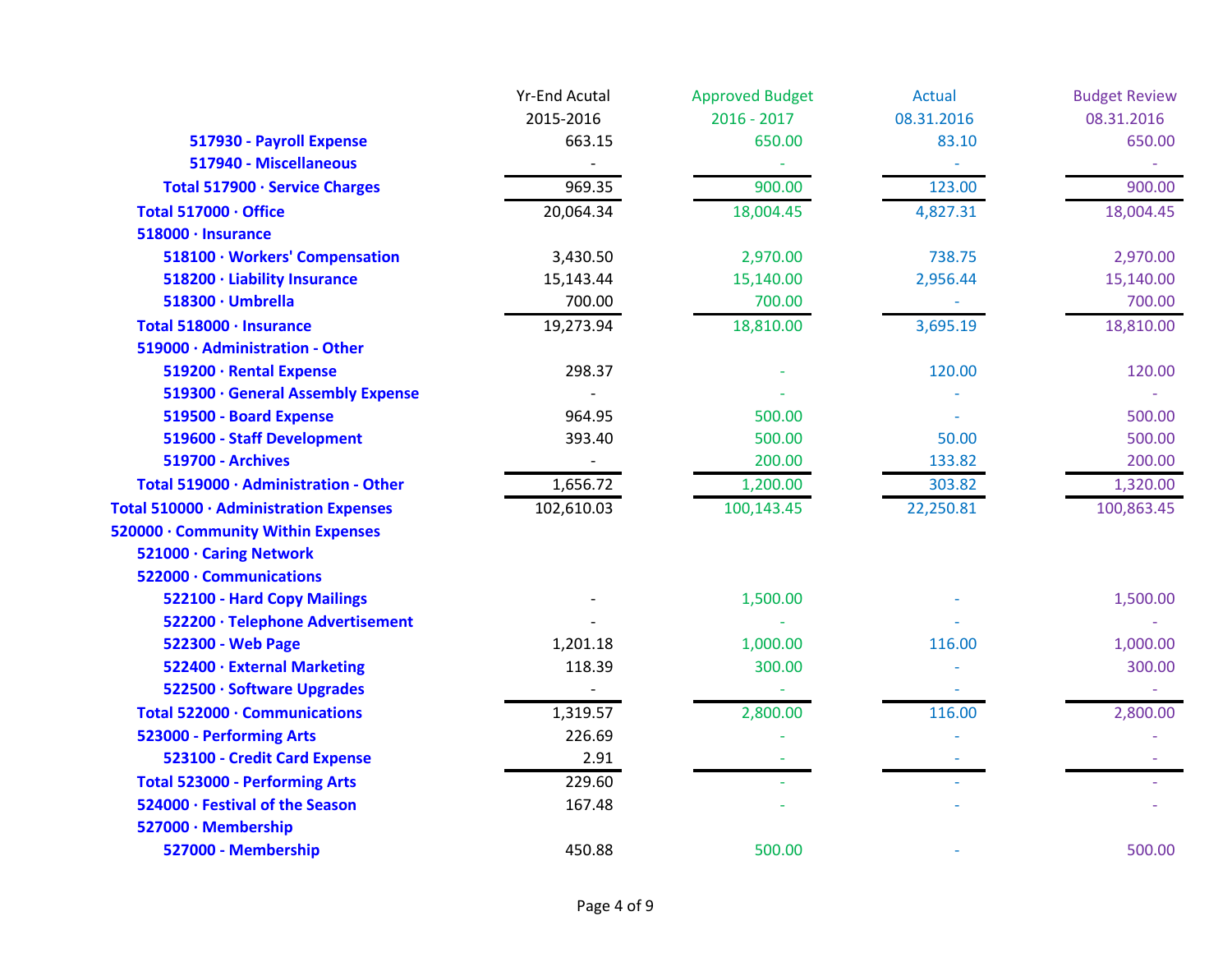|                                          | <b>Yr-End Acutal</b> | <b>Approved Budget</b> | <b>Actual</b> | <b>Budget Review</b> |
|------------------------------------------|----------------------|------------------------|---------------|----------------------|
|                                          | 2015-2016            | $2016 - 2017$          | 08.31.2016    | 08.31.2016           |
| 527100 - Membership Initiative           | 251.33               |                        |               | 35.02                |
| Total 527000 - Membership                | 702.21               | 500.00                 |               | 535.02               |
| 528000 - Adult Programs                  |                      |                        |               |                      |
| <b>528100 - Administrative Expenses</b>  | 2,089.17             |                        |               |                      |
| 528200 - Compensation                    | 10,068.00            |                        | 879.00        |                      |
| 528300 - Credit Card Expense             | 1.06                 |                        |               |                      |
| <b>Total 528000 - Adult Programs</b>     | 12,158.23            | 5,000.00               | 879.00        | 5,000.00             |
| 529000 · Community Within - Other        |                      |                        |               |                      |
| 529500 · Memorial Receptions             | 292.85               | 200.00                 |               | 200.00               |
| 529600 - Fellowship Hour Supplies        | 631.91               | 600.00                 |               | 600.00               |
| Total 529000 · Community Within - Other  | 924.76               | 800.00                 |               | 800.00               |
| Total 520000 · Community Within Expenses | 15,501.85            | 9,100.00               | 995.00        | 9,135.02             |
| 530000 · Social Justice Expenses         |                      |                        |               |                      |
| 531000 · Info & Advocacy Sub-Council     |                      |                        |               |                      |
| 532000 - Miscellaneous                   | 496.13               | 700.00                 |               | 700.00               |
| 534000 · Interweave                      |                      |                        |               |                      |
| 537000 · Equual Access                   |                      |                        |               |                      |
| 538000 · Green Sanctuary                 |                      |                        |               |                      |
| 539000 - Noah Webster Partnership        |                      |                        |               |                      |
| Total 530000 · Social Justice Expenses   | 496.13               | 700.00                 |               | 700.00               |
| 540000 · Spiritual Life Expenses         |                      |                        |               |                      |
| 542000 · Annual Retreat                  |                      |                        |               |                      |
| 543000 · Music                           |                      |                        |               |                      |
| 543200 · Guest Musicians                 | 1,375.00             | 400.00                 |               | 400.00               |
| 543201 - Substitute Keyboardists         | 825.00               | 800.00                 |               | 800.00               |
| 543300 · Sheet Music                     | 369.81               | 500.00                 | 56.79         | 500.00               |
| 543400 · Instrument Maintenance          |                      |                        |               |                      |
| 543401 · Organ                           | 1,072.00             | 1,072.00               |               | 1,072.00             |
| 543402 · Piano                           | 320.00               | 810.00                 |               | 810.00               |
| Total 543400 · Instrument Maintenance    | 1,392.00             | 1,882.00               |               | 1,882.00             |
| Total 543000 · Music                     | 3,961.81             | 3,582.00               | 56.79         | 3,582.00             |
| <b>544000 - Religious Education</b>      |                      |                        |               |                      |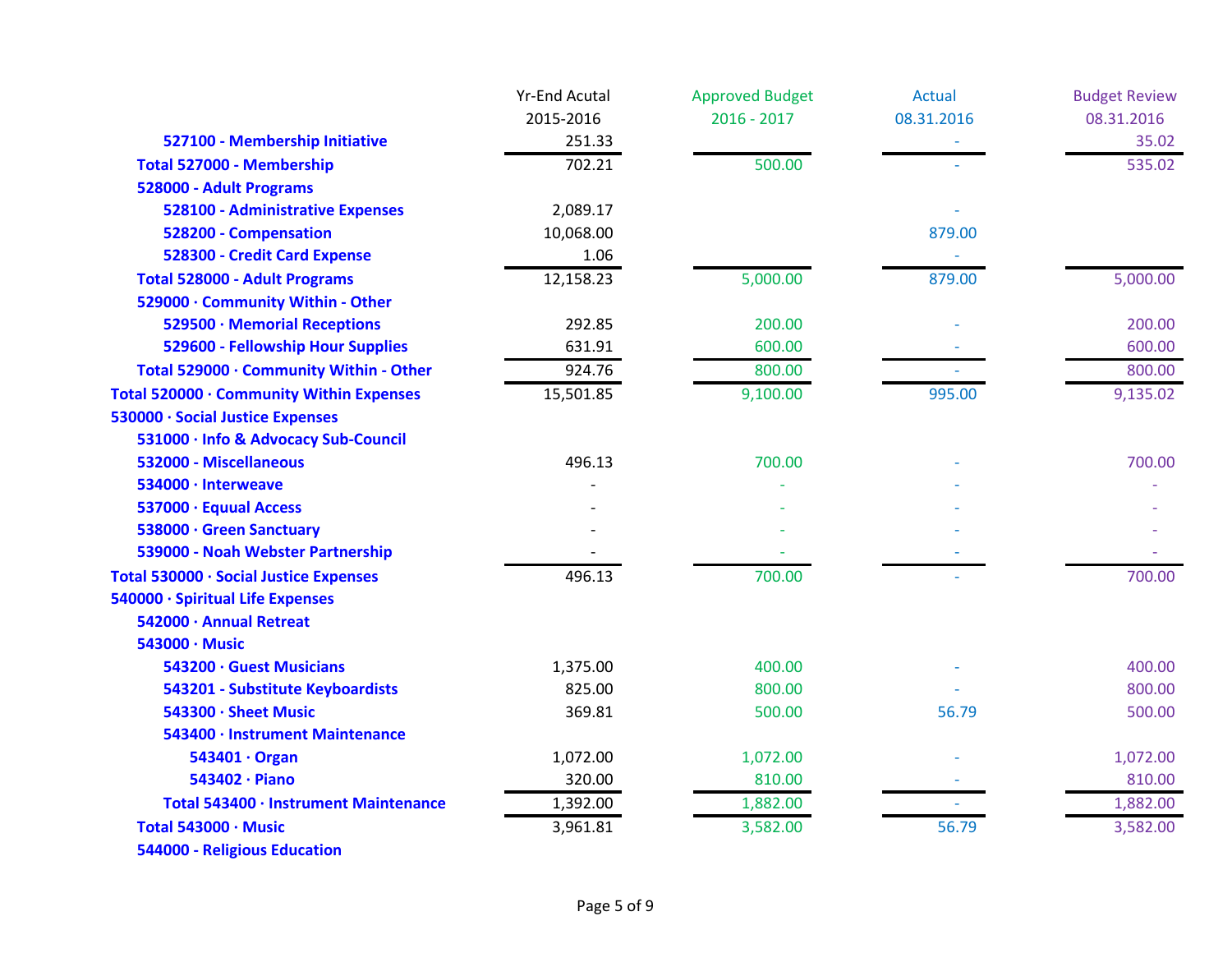|                                            | <b>Yr-End Acutal</b>     | <b>Approved Budget</b> | <b>Actual</b> | <b>Budget Review</b> |
|--------------------------------------------|--------------------------|------------------------|---------------|----------------------|
|                                            | 2015-2016                | $2016 - 2017$          | 08.31.2016    | 08.31.2016           |
| 544200 · Supplies                          | 690.18                   | 660.00                 |               | 660.00               |
| 544500 · Ski Trip                          |                          |                        |               |                      |
| 544700 · Curriculum                        | 623.04                   | 460.00                 |               | 460.00               |
| 544701 · Coming of Age                     |                          |                        |               | 500.00               |
| Total 544700 - Curriculum                  | 623.04                   | 460.00                 |               | 960.00               |
| 544800 · Religious Education - Other       |                          |                        |               |                      |
| $544802 \cdot$ Training                    | 215.62                   | 300.00                 | 37.22         | 300.00               |
| 544803 · RE Staff Recruitment              | 59.78                    | 100.00                 |               | 100.00               |
| 544804 · RE Staff Security Checks          | 15.60                    | 40.00                  | 7.80          | 202.80               |
| 544805 · RE Classroom Refurbishment        | $\overline{\phantom{a}}$ | 100.00                 | $\rightarrow$ | 100.00               |
| Total 544800 · Religious Education - Other | 291.00                   | 540.00                 | 45.02         | 702.80               |
| Total 544000 · Religious Education         | 1,604.22                 | 1,660.00               | 45.02         | 2,322.80             |
| 545000 · Worship                           |                          |                        |               |                      |
| 545100 · Guest Speakers                    |                          |                        |               |                      |
| 545101 - Pulpit Supply                     | 1,558.33                 | 3,000.00               | 750.00        | 3,000.00             |
| <b>545102 - Mileage</b>                    | 50.00                    | 600.00                 | 150.00        | 600.00               |
| <b>Total 545100 - Guest Speakers</b>       | 1,608.33                 | 3,600.00               | 900.00        | 3,600.00             |
| 545200 · Flowers & Candles                 | 344.98                   |                        |               |                      |
| 545300 · Recording Expense                 |                          |                        |               |                      |
| 545400 - Summer Music                      | 1,575.00                 |                        |               |                      |
| Total 545000 · Worship                     | 3,528.31                 | 3,600.00               | 900.00        | 3,600.00             |
| <b>Spiritual Life Other</b>                |                          |                        |               |                      |
| Total 540000 · Spiritual Life Expenses     | 9,094.34                 | 8,842.00               | 1,001.81      | 9,504.80             |
| 550000 · Compensation                      |                          |                        |               |                      |
| $551000 \cdot DRE$                         |                          |                        |               |                      |
| 551100 · Salary/Wages                      | 19,045.44                | 23,920.00              | 3,680.00      | 25,740.00            |
| 551200 · Pension                           | 1,169.02                 | 2,392.00               | 346.07        | 2,574.00             |
| 551300 · Insurance                         |                          |                        |               |                      |
| 551400 · Professional Development          | 1,000.00                 | 1,000.00               | 934.22        | 1,000.00             |
| $551500 \cdot FICA$                        | 1,477.51                 | 1,829.88               | 290.70        | 1,969.11             |
| <b>Total 551000 · DRE</b>                  | 22,691.97                | 29,141.88              | 5,250.99      | 31,283.11            |
| 552000 · Minister                          |                          |                        |               |                      |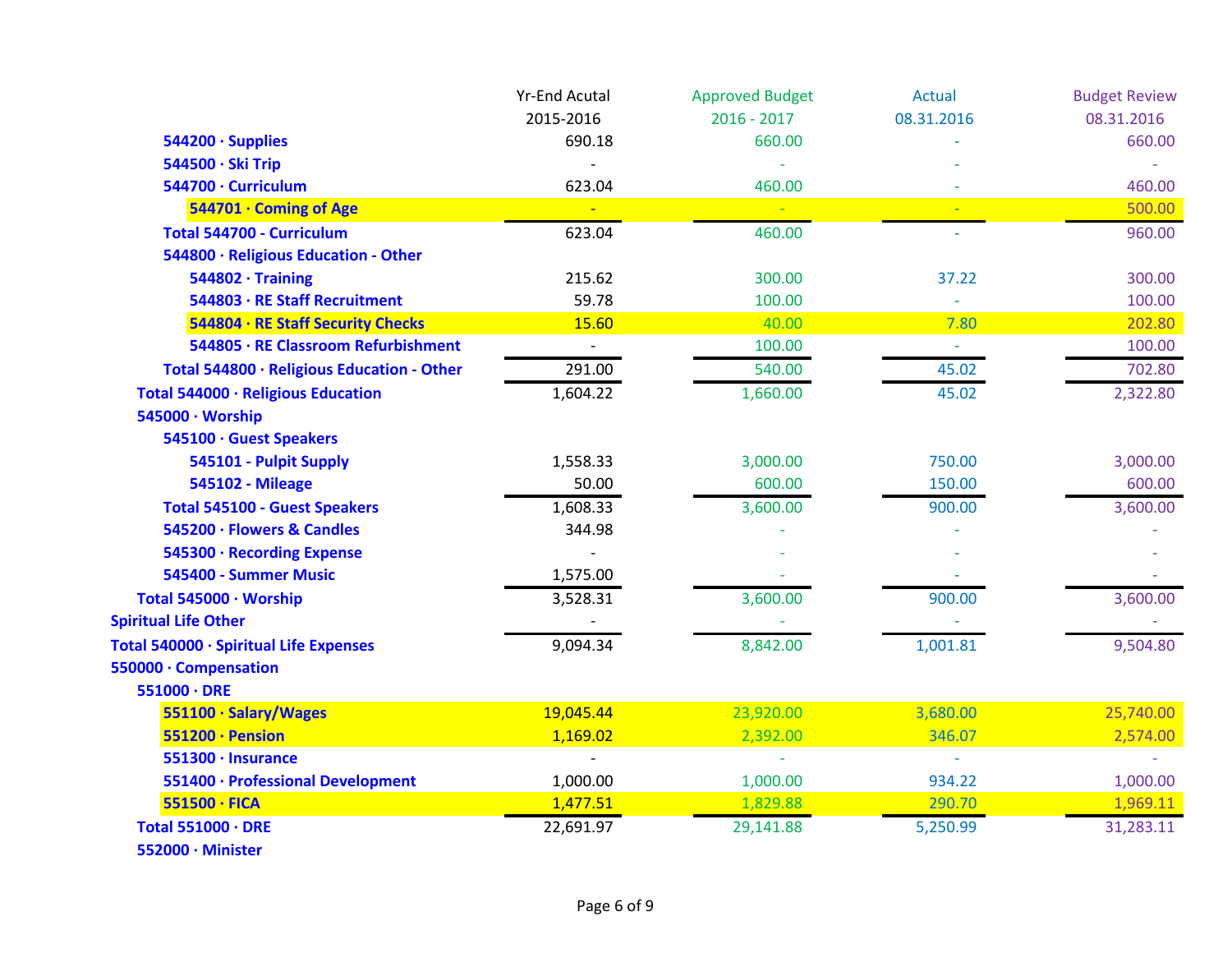|                                                | <b>Yr-End Acutal</b> | <b>Approved Budget</b> | <b>Actual</b> | <b>Budget Review</b> |
|------------------------------------------------|----------------------|------------------------|---------------|----------------------|
|                                                | 2015-2016            | $2016 - 2017$          | 08.31.2016    | 08.31.2016           |
| 552100 · Salary/Wages                          | 64,000.00            | 68,400.00              | 10,000.00     | 68,400.00            |
| 552200 · Pension                               | 8,400.00             | 8,400.00               | 1,400.00      | 8,400.00             |
| 552300 · Insurance                             | 14,649.56            | 15,142.77              | 2,526.42      | 15,142.77            |
| 552400 · Professional Development              |                      |                        |               |                      |
| 552402 - Prof Dev. Cathy                       | 6,825.20             | 6,508.64               | 53.17         | 6,508.64             |
| 552403 - Prof Dev. Heather                     | 5,462.58             | 6,508.64               | 1,256.17      | 6,508.64             |
| <b>Total 552400 - Professional Development</b> | 12,287.78            | 13,017.28              | 1,309.34      | 13,017.28            |
| 552500 · FICA                                  | 6,426.00             | 6,426.00               | 1,071.00      | 6,426.00             |
| 552600 · Housing Allowance                     | 20,000.00            | 15,600.00              | 4,000.00      | 15,600.00            |
| Total 552000 · Minister                        | 125,763.34           | 126,986.05             | 20,306.76     | 126,986.05           |
| 553000 · Building Staff                        |                      |                        |               |                      |
| 553100 · Salary/Wages                          |                      |                        |               |                      |
| 553101 · Sunday Sexton                         | 3,239.50             | 3,140.00               | 423.50        | 3,140.00             |
| 553102 · Custodian                             | 5,364.00             | 4,830.00               | 786.00        | 4,830.00             |
| 553103 · Sexton                                | 12,736.50            | 16,380.00              | 1,659.00      | 16,380.00            |
| Total 553100 · Salary/Wages                    | 21,340.00            | 24,350.00              | 2,868.50      | 24,350.00            |
| 553500 · FICA                                  | 1,893.84             | 1,862.78               | 219.44        | 1,862.78             |
| Total 553000 · Building Staff                  | 23,233.84            | 26,212.78              | 3,087.94      | 26,212.78            |
| 554000 · Music Staff                           |                      |                        |               |                      |
| 554100 · Salary/Wages                          |                      |                        |               |                      |
| 554101 · Choir Director                        | 8,815.34             | 11,520.00              | 150.00        | 11,520.00            |
| 554102 · Accompanist                           | 8,451.88             | 11,700.00              | 1,800.00      | 11,700.00            |
| 554104 · Choral Scholars                       | 3,990.00             | 4,000.00               |               | 4,000.00             |
| Total 554100 · Salary/Wages                    | 21,257.22            | 27,220.00              | 1,950.00      | 27,220.00            |
| 554400 - Professional Development              | 252.00               | 500.00                 |               | 500.00               |
| 554500 · FICA                                  | 1,377.58             | 2,082.33               | 11.48         | 2,082.33             |
| Total 554000 · Music Staff                     | 22,886.80            | 29,802.33              | 1,961.48      | 29,802.33            |
| 555000 · Business Manager                      |                      |                        |               |                      |
| 555100 · Salary/Wages                          | 12,589.28            |                        |               |                      |
| 555101 - Bookkeeper                            | 6,605.00             | 14,560.00              | 2,255.00      | 14,560.00            |
| 555200 · Pension                               | 1,444.93             |                        |               |                      |
| 555300 · Insurance                             | 3,652.74             |                        |               |                      |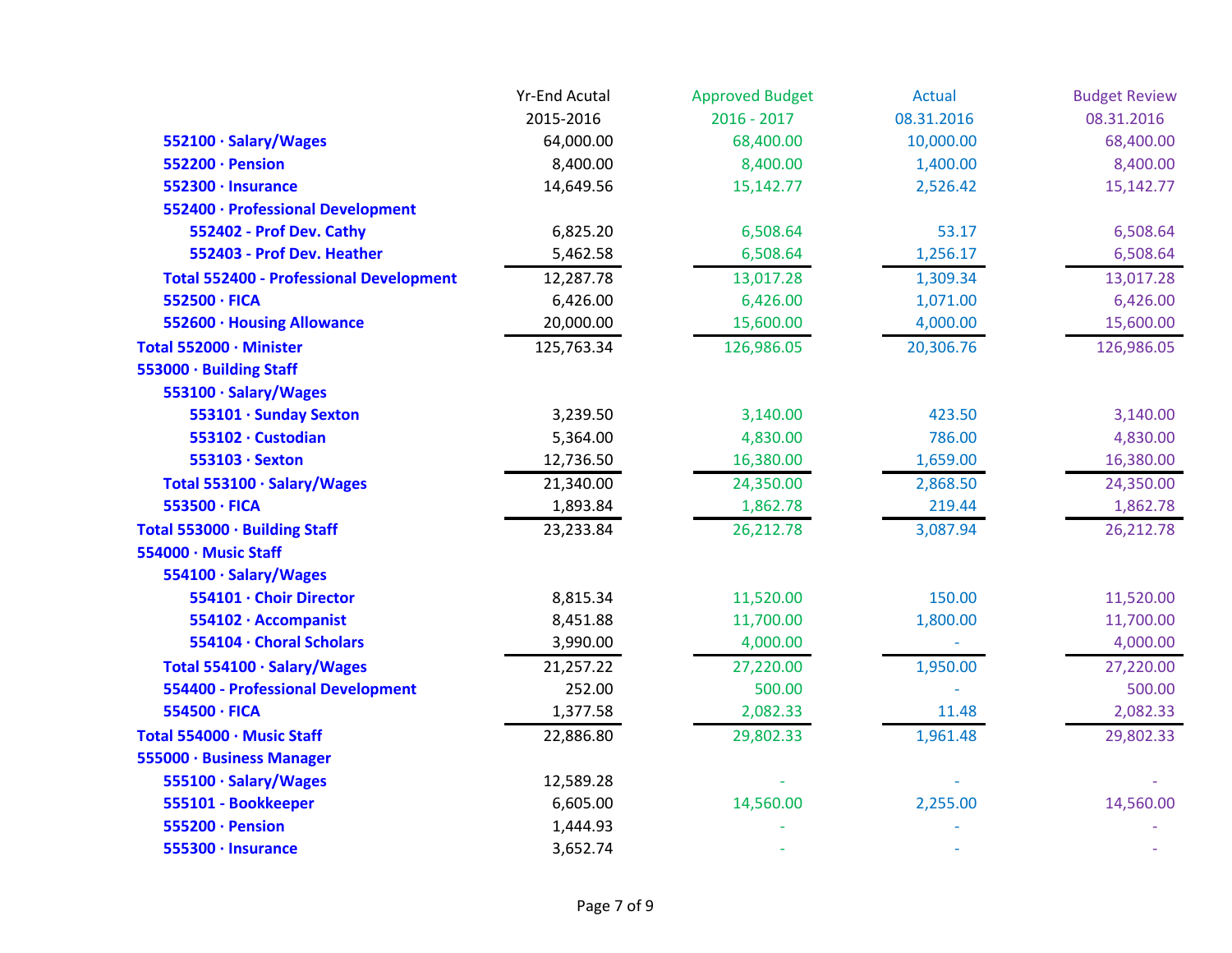|                                            | <b>Yr-End Acutal</b> | <b>Approved Budget</b> | <b>Actual</b> | <b>Budget Review</b> |
|--------------------------------------------|----------------------|------------------------|---------------|----------------------|
|                                            | 2015-2016            | $2016 - 2017$          | 08.31.2016    | 08.31.2016           |
| 555500 · FICA                              | 1,469.90             | 1,113.84               | 172.51        | 1,113.84             |
| Total 555000 · Business Manager            | 25,761.85            | 15,673.84              | 2,427.51      | 15,673.84            |
| 556000 · Administrative Support            |                      |                        |               |                      |
| 556100 · Office Administrator              |                      |                        |               |                      |
| 556101 - Salary / Wages                    | 20,298.08            | 24,024.00              | 3,597.01      | 24,024.00            |
| <b>556102 - Pension</b>                    | 637.71               | 2,402.00               | 364.23        | 2,402.00             |
| 556103 - FICA                              | 1,540.54             | 1,837.83               | 275.16        | 1,837.83             |
| <b>Total 556100 - Office Administrator</b> | 22,476.33            | 28,263.83              | 4,236.40      | 28,263.83            |
| 556200 - Minister's Assistant              |                      |                        |               |                      |
| 556201 - Salary / Wages                    |                      |                        |               | 858.00               |
| 556203 - FICA                              |                      |                        |               | 65.63                |
| <b>Total 556200 - Minister's Assistant</b> |                      |                        |               | 923.63               |
| Total 556000 · Administrative Support      | 22,476.33            | 28,263.83              | 4,236.40      | 29,187.46            |
| 557000 · Religious Education               |                      |                        |               |                      |
| 557100 · Paid RE Staff                     |                      |                        |               |                      |
| 557101 · Nursery & Child Care              | 4,953.00             | 6,800.00               | 310.75        | 6,800.00             |
| 557102 - RE Administrative Support         |                      |                        |               | 858.00               |
| 557103 · Youth Advisor                     | 2,326.95             | 4,501.90               |               |                      |
| Total 557100 · Paid RE Staff               | 7,279.95             | 11,301.90              | 310.75        | 7,658.00             |
| 557105 · Paid RE Staff FICA                | 585.47               | 864.59                 | 23.76         | 585.83               |
| Total 557000 · Paid RE Staff               | 7,865.42             | 12,166.49              | 334.51        | 8,243.83             |
| Total 550000 · Compensation                | 250,679.55           | 268,247.20             | 37,605.59     | 267,389.40           |
| 590000 - Other Expenses                    |                      |                        |               |                      |
| <b>Total Budgeted Expenses</b>             | 378,381.90           | 387,032.65             | 61,853.21     | 387,592.67           |
| <b>Non-Budgeted Income</b>                 |                      |                        |               |                      |
| 461000 · Minister's Discretionary Fund     | 4,329.42             |                        |               |                      |
| 462000 · UAMW                              | 3,541.27             |                        | 100.00        |                      |
| 463000 · SJ Sunday Collections             | 12,887.50            |                        | 1,672.00      |                      |
| 464000 · Music Sunday Contributions        |                      |                        |               |                      |
| 464100 · Guest at Your Table               |                      |                        |               |                      |
| 464200 - Sleeping Out in Boxes             | 1,178.79             |                        |               |                      |